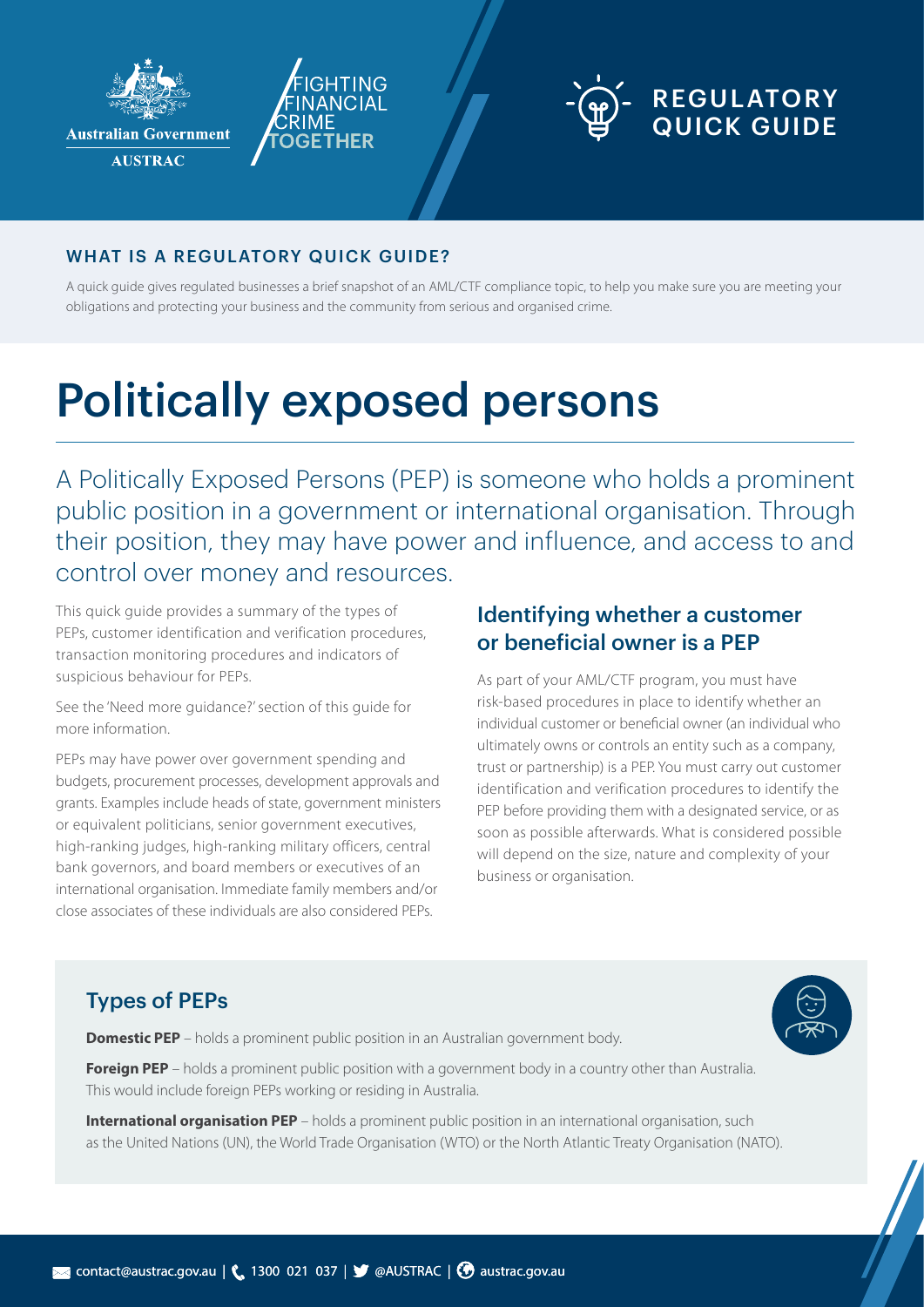

#### Customer identification and verification procedures for PEPs

For medium or low-risk domestic PEPs or international organisation PEPs who are customers or beneficial owners of a customer, you must, at a minimum, apply the customer identification procedures for individuals.

For high-risk PEPs and foreign PEPs who are customers or beneficial owners of a customer, you must at a minimum, apply the customer identification procedures for individuals, as well as undertaking enhanced customer due diligence (ECDD).

If your customer's circumstances change, you must consider any risk posed by that change, carry out ECDD if they are a high risk or foreign PEP and adjust your transaction monitoring processes to take into account the changed money laundering/terrorism financing risk.

### Monitoring the transactions of highrisk PEPs

You should closely monitor the transactions of all foreign PEPs and high-risk domestic or international organisation PEPs. If you suspect a transaction involves funds linked to corruption or other criminal activity, you must submit a suspicious matter report (SMR) to AUSTRAC.

#### Suspicious behaviour indicators

Use the following indicators to help you identify potential money laundering activity by a customer who is a PEP.



- $\checkmark$  Significant holdings in bank accounts and other high-wealth products in another country, such as in secrecy or tax haven jurisdictions
- $\checkmark$  Making cash deposits in Australia, and then withdrawing funds from the account in a high-risk jurisdiction
- $\checkmark$  International funds transfers where a PEP is both the ordering and beneficiary customer
- $\checkmark$  Receiving multiple international funds transfers from different ordering customers within a short time frame
- $\checkmark$  Ownership of property is a foreign PEP's only link to Australia
- $\checkmark$  Foreign PEPs from countries with poor governance structures and/or known for corrupt practices



- $\checkmark$  A bank account showing high-volume activity involving large cash transactions
- $\checkmark$  Receiving multiple cash deposits into a bank account from third parties within a short time frame. Cash deposits may also consist of foreign currency
- $\checkmark$  Domestic cash deposits that may be sourced from cross border movement of funds